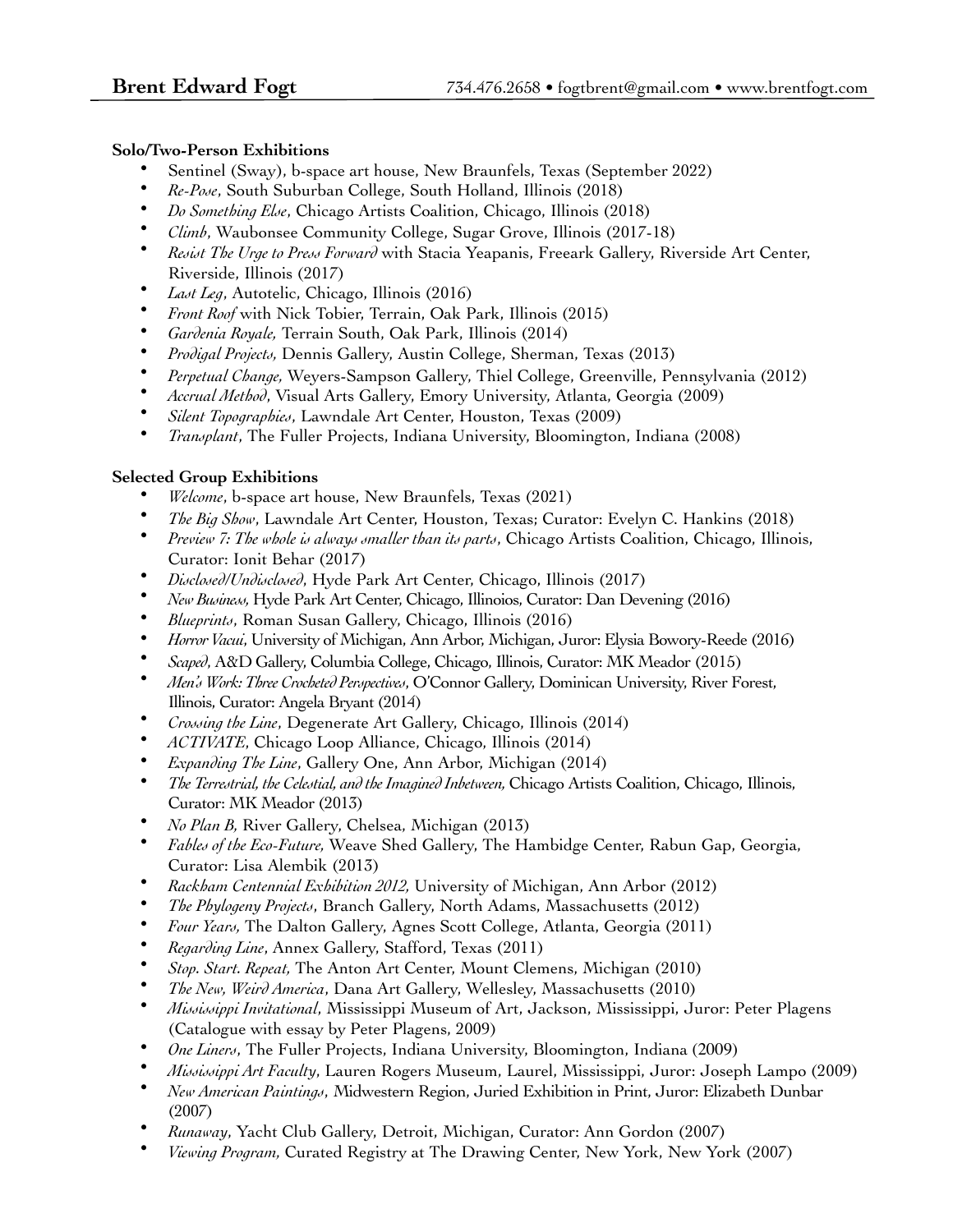- *The Velocity of Gesture*, The Dalton Gallery, Agnes Scott College, Atlanta, Georgia (2007)
- *Imprint of Place*, Gallery Project, Ann Arbor, Michigan (2007)
- *Sonar Festival*, Barcelona, Spain (with Blue Puddle cooperative) (2006)
- *Remnants of Passage*, Work Exhibition Space, University of Michigan, Ann Arbor (2006)
- *New Photography*, Capitol Hill Arts Workshop, Washington, DC, Juror: Bruce McKaig (2006)
- *Experimental Shorts*, Ann Arbor Film Festival on Michigan Television (2006)
- *Contemporaine Kunst*, Paramaribo, Surinam, South America (2005)

## **Education**

- MFA in Art & Design, University of Michigan, Ann Arbor (2007)
- BFA in Studio Art with Highest Honors, University of Texas at Austin (1997)
- MS in Foreign Service with Honors and Distinction, Georgetown University Washington, DC (1985)
- BA in Political Science with Honors, Austin College, Sherman, Texas (1982)

# **Residencies/Awards**

- Leadership Houston (10-month program on Houston's history, economy and development)
- Crosstown Arts Residency Program, Memphis, Tennessee (three-week residency, 2018)
- BOLT Residency, Chicago Artists Coalition (one-year studio residency, 2017-2018)
- Field/Work, Chicago Artists Coalition (six-month professional development residency, 2017)
- Center Program, Hyde Park Art Center, Chicago, Illinois (six-month capstone program, 2016)
- I-Park Foundation, East Haddam, Connecticut (one-month residency, 2015)
- Individual Artists Program Grant, Chicago Department of Cultural Affairs and Special Events (2015)
- Djerassi Resident Artists Program, Woodside, California (one-month residency, 2014)
- Yaddo, Saratoga Springs, New York (one-month residency, 2013)
- Hatch Projects, Chicago Artists Coalition, Chicago, Illinois (2012)
- Individual Artist Grant, Illinois Arts Council (2012)
- Vermont Studio Center, Johnson, Vermont (one-month residency, 2009)
- Visual Arts Fellowship, Mississippi Arts Commission (2009)
- Faculty Awards in Teaching and Research, Millsaps College, Jackson, Mississippi (2009)
- Faculty Travel and Development Grants, Millsaps College (2008, 2009)
- Dybvig/Redstone Award, School of Art & Design, University of Michigan, Ann Arbor (2007)
- The Hambidge Center for Creative Arts and Sciences, Rabun Gap, Georgia (one-month residency, 2006)
- Elsewhere Artist Collaborative, Greensboro, North Carolina (one-week residency, 2006)
- Grant Opportunities [Collaborative Spaces] Award, University of Michigan, Ann Arbor (2006)
- Instituut voor de Opleiding van Leraren, Paramaribo, Suriname (one-month residency, 2005)
- Travel Grant to Surinam, South America, University of Michigan, Ann Arbor (2005)
- School of Art & Design Fellowship, University of Michigan, Ann Arbor (2004-2007)
- Scholarship, Penland School of Crafts (2001)
- Research Award in Photography, University of Texas at Austin (1997)<br>• Research Award in Drawing, University of Texas at Austin (1997)
- Research Award in Drawing, University of Texas at Austin (1997)
- Ray Fisher Memorial Full-Tuition Scholarship, Texas Ex-Students Association (1996)
- Full-Tuition Scholarship, Georgetown University (1984)

# **Press/Catalogues**

- Jason Foumberg, "Brent Fogt's Chance Statues," *Catalogue Essay from Do Something Else at the Chicago Artists Coalition*, May 25, 2018
- Sixty Inches from Center, "June Art Picks," *sixtyinchesfromcenter.com*, May 29, 2018
- Bruce McKaig, "Frame of Reference: The Journey of the Modern Artist," *The Hoya*, August 7, 2017
- Stacia Yeapanis, "Other Peoples Pixels Interviews Brent Fogt," *Other Peoples Pixels Blog*, June 9, 2016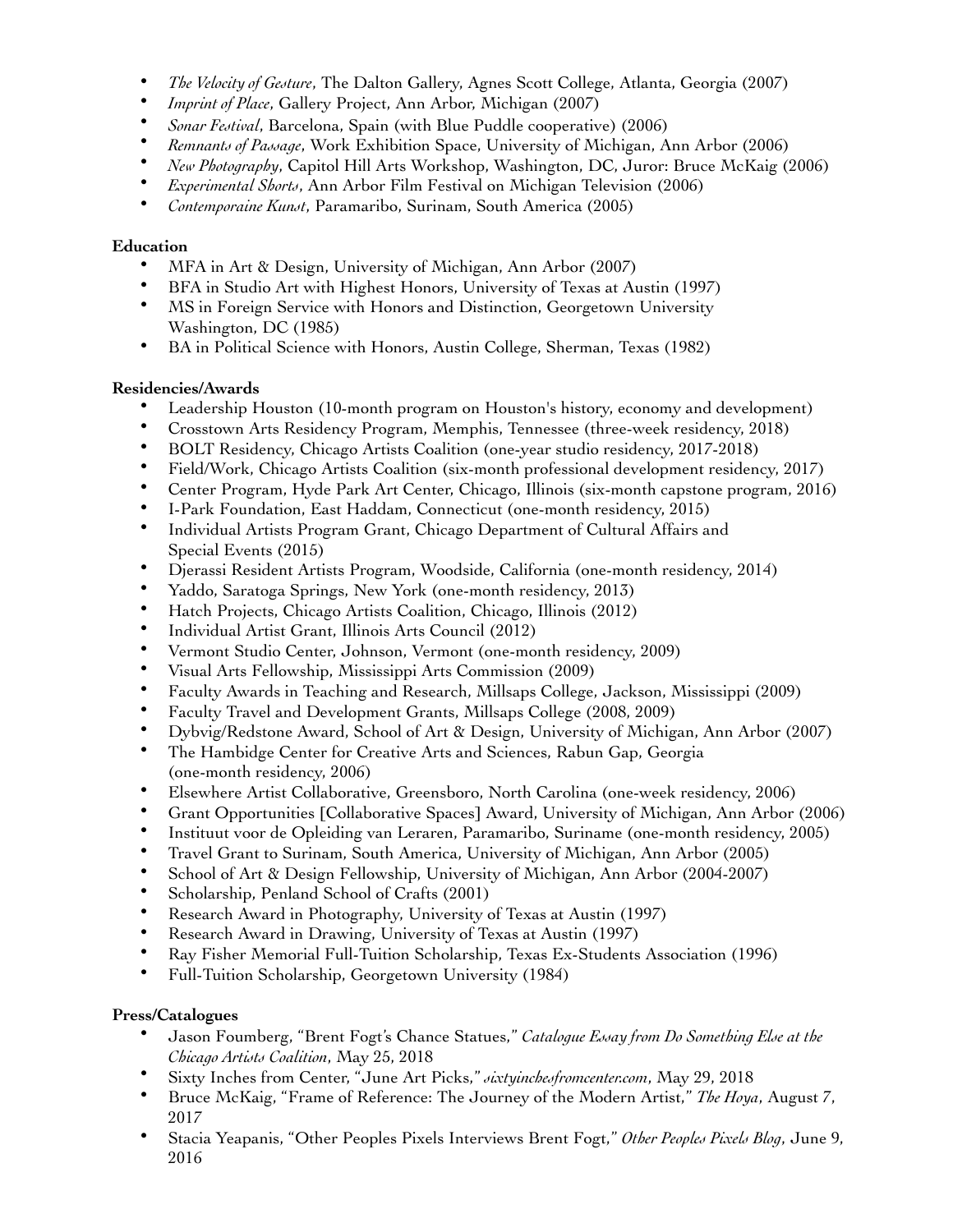- Philip A Hartigan, "Sculpting the Shapes of a Monochrome Landscape," *hyperallergic.com*, March 11, 2015
- Kayla Unnerstall, "March Madness: 16 (Sweet) Art Exhibitions You Need to See," *culturekids.com*, March 27, 2015
- John Seed, "Shifting Silhouettes in Oak Park," *hyperallergic.com*, May 21, 2014
- Stephanie Cristello, "CAC // The Terrestrial, The Celestial, and the Imagined In Between," *The Seen: Chicago's International Art & Design Blog*, October 17, 2013
- Zachary Whittenburg, "Priming the Canvas," *TakeChicagoDance.com*, October 14, 2013
- Elle Eichinger, "Public House Hosts Beer-Inspired Art, " *Michigan Avenue Magazine*, August 6, 2012
- Grant Mandarin, "A timely exhibit," *Ann Arbor Observer*, May 1, 2011
- Clara DeGalan, "'Unhooked from Time' at Gallery Project," *thedetroiter.com*, May 1, 2011
- John Carlos Cantu, "Gallery Project exhibit finds artists 'Unhooked From Time,'" *Ann Arbor News*, April 25, 2011
- Peter Plagens, "Mississippi Yearning," *Art in America*, November 2009
- Sherry Lucas, "Public Displays of Emotion," *The Clarion Ledger*, July 30, 2009
- Dusti Rhodes, "Brent Fogt: Silent Topographies," *Houston Press*, March 31, 2009
- Ron Brown, "Mississippi Invitational," *Mississippi Public Broadcasting*, March 20, 2009
- *Mississippi Invitational*, Mississippi Museum of Art, Jackson, Mississippi, Catalogue with essay by Juror Peter Plagens, July 2009
- Scott Albert Johnson, "A State of Talent," *Portico Jackson*, August 2009
- *New American Paintings*, Midwestern Region, Juried Exhibition in Print, Catalogue with essay by Juror Elizabeth Dunbar, May 2007
- John Carlos Cantu, "Map quest: 'Imprint of Place,'" *Ann Arbor News*, March 11, 2007
- Nick Sousanis, "Two In One," *thedetroiter.com*, February 28, 2007
- Felicia Feaster, "Velocity of Gesture: Making Their Mark," *CreativeLoafing.com*, February 14, 2007
- Dan DeMaggio, "A Laughing Matter?" *Detroit Metro Times*, August 9, 2006
- Anne Gordon, "Humor Show @ Gallery Project," *DetroitArts*, August 06, 2006
- Nick Sousanis, "Brent Fogt: Cellar Dreams@ Gallery Project," *thedetroiter.com*, March 1, 2006

#### **Presentations/Writing**

- "Bumping Into Sculpture at Expo Chicago," *Bad at Sports Blog*, October 25, 2016
- "Review: Regin Igloria's How Different it is to be Outside," *Bad at Sports Blog*, June 21, 2016
- "Review: 'Chthonic Void,' Christine Tarkowski," *Bad at Sports Blog*, May 9, 2016
- "Meditating on the Personal and the Public, A Review of John Preus at Rhona Hoffman Gallery" *Newcity Arts*, April 4, 2016
- I-Park Foundation, East Haddam, Connecticut (2015)
- O'Connor Gallery, Dominican University, River Forest, Illinois (2014)
- Department of Fiber and Material Studies, School of the Art Institute of Chicago (2014)
- Chartwell Collectors Circle, Chicago Artists Coalition, Chicago, Illinois (2014)
- Dennis Gallery, Austin College, Sherman, Texas (2012)
- Visual Arts Gallery, Emory University, Atlanta, Georgia (2009)<br>• Lawndale Art Center Houston, Texas (2009)
- Lawndale Art Center, Houston, Texas (2009)
- Mississippi Museum of Art, Jackson, Mississippi (2008, 2009)<br>• Department of Art and Art History, Adrian College, Adrian M
- Department of Art and Art History, Adrian College, Adrian, Michigan (2005)
- Fall Slide Slam, Contemporary Arts Museum, Houston, Texas (2001)

#### **Professional Experience**

- Art Instructor, Horizons for Youth Summer Academic Program (2016)
- Visiting Artist, Smart Museum of Art, University of Chicago, Chicago, Illinois (2014)
- Director, A&DWORKS Chicago, Chicago, Illinois (2012-2013)
- Visiting Artist, Beye Discovery Program, Oak Park, Illinois (2012)
- Director of Special Projects, Museum of Private Art Collections, Chicago, Illinois (2010-2011)
- Assistant Professor of Art (tenure track), Millsaps College, Jackson, Mississippi (2007-2010)